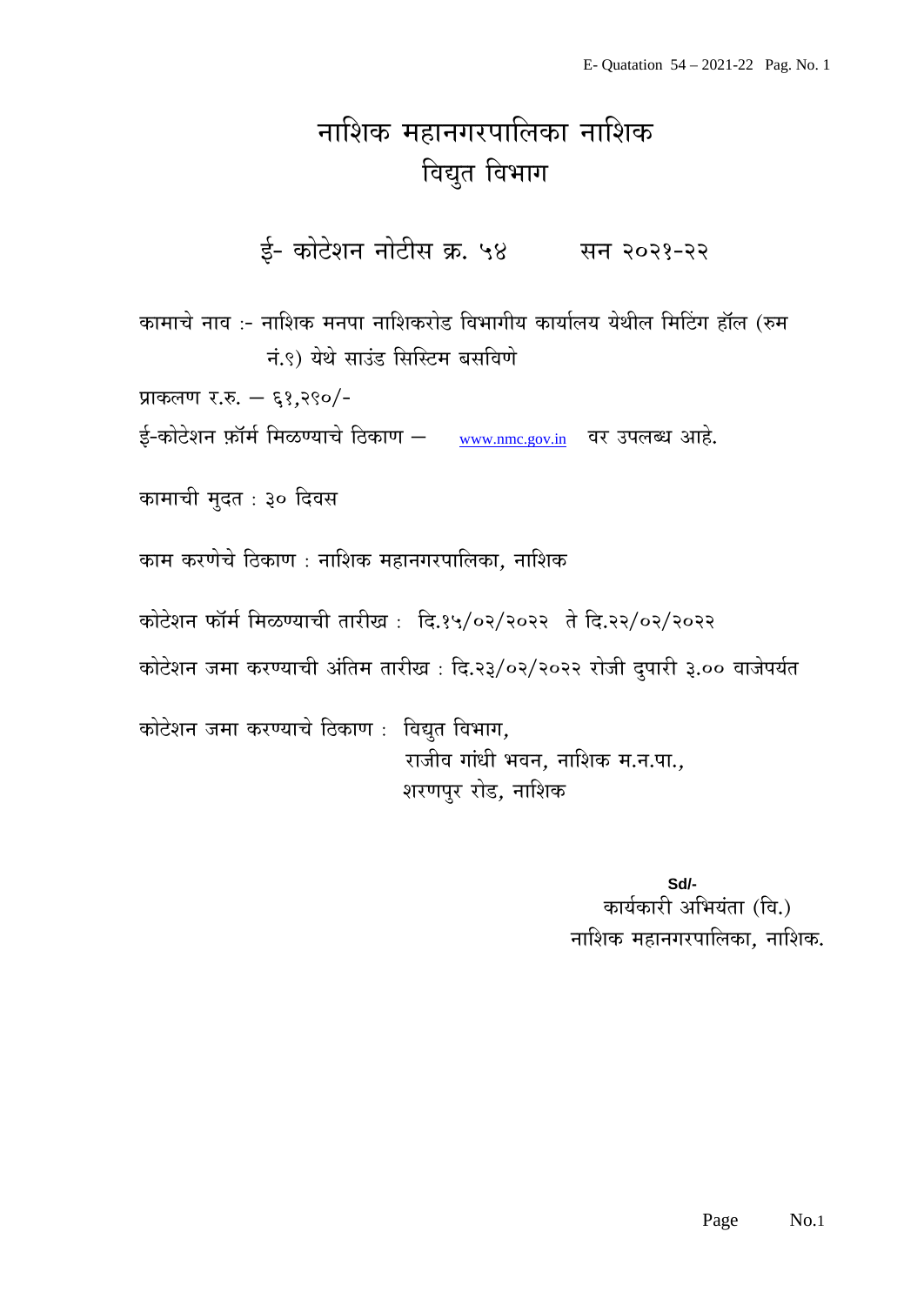| <b>NASHIK MUNICIPAL CORPORATION</b>         |                                                                                                                                                               |                |                                                                                                                                                                                                                                                                                                                                                                                                              |  |  |
|---------------------------------------------|---------------------------------------------------------------------------------------------------------------------------------------------------------------|----------------|--------------------------------------------------------------------------------------------------------------------------------------------------------------------------------------------------------------------------------------------------------------------------------------------------------------------------------------------------------------------------------------------------------------|--|--|
| Rajiv Gandhi Bhavan, Sharanpur Road, Nashik |                                                                                                                                                               |                |                                                                                                                                                                                                                                                                                                                                                                                                              |  |  |
| <b>Electrical Department</b>                |                                                                                                                                                               |                |                                                                                                                                                                                                                                                                                                                                                                                                              |  |  |
|                                             | DETAILED 'E' Quotation form No. 54 of Year 2021-22                                                                                                            |                |                                                                                                                                                                                                                                                                                                                                                                                                              |  |  |
|                                             | NASHIK MUNICIPAL CORPORATION, (NMC),                                                                                                                          |                | NASHIK, invites 'E' Quotation form                                                                                                                                                                                                                                                                                                                                                                           |  |  |
|                                             | <b>PERCENTAGE RATE Quotation</b> from firms/companies having requisite qualifications & experience                                                            |                |                                                                                                                                                                                                                                                                                                                                                                                                              |  |  |
|                                             | as per qualification criteria.                                                                                                                                |                |                                                                                                                                                                                                                                                                                                                                                                                                              |  |  |
| 1)                                          | <b>NAME OF WORK</b>                                                                                                                                           | $\ddot{\cdot}$ | Providing Suppling & Installing Sound system<br>in Meeting hall for Election 2022 at Div. Office<br>Nashik Road Div.                                                                                                                                                                                                                                                                                         |  |  |
| 2)                                          | <b>SCOPE OF WORK</b>                                                                                                                                          | $\ddot{\cdot}$ | Providing Suppling & Installing Sound system<br>in Meeting hall for Election 2022 at Div. Office<br>Nashik Road Div.                                                                                                                                                                                                                                                                                         |  |  |
| 3)                                          | <b>ESTIMATED COST PUT TO Quotation</b>                                                                                                                        | $\ddot{\cdot}$ | Rs. Eastimate Rs. 61,290/- (Inclusive GST)                                                                                                                                                                                                                                                                                                                                                                   |  |  |
| 4)                                          | DATE OF ISSUING OF ON LINE Quotation<br><b>FORM</b>                                                                                                           | $\ddot{\cdot}$ | 15/02/2022 To 22/02/2022 (Including all<br>holidays)                                                                                                                                                                                                                                                                                                                                                         |  |  |
|                                             | Available on our web site                                                                                                                                     | :              | www.nmc.gov.in                                                                                                                                                                                                                                                                                                                                                                                               |  |  |
| 5)                                          | <b>TIME LIMIT</b>                                                                                                                                             | $\ddot{\cdot}$ | 30 Days (Inclusive Mansoon)                                                                                                                                                                                                                                                                                                                                                                                  |  |  |
| 6)                                          | <b>PLACE OF WORK</b>                                                                                                                                          | $\ddot{\cdot}$ | NMC, Nashik, Maharashtra State, (INDIA).                                                                                                                                                                                                                                                                                                                                                                     |  |  |
| $\boldsymbol{\tau}$                         | <b>SECURITY DEPOSIT</b>                                                                                                                                       | :              | Total S.D is 2% of accepted Quotation cost.                                                                                                                                                                                                                                                                                                                                                                  |  |  |
|                                             |                                                                                                                                                               | a)             | 2% of the accepted Contract Value in favor of<br>Commissioner, Nashik Municipal Corporation,<br>Nashik and can be paid in the form of Demand<br>Draft in favor of the Commissioner Nashik<br>Municipal Corporation. Nashik.                                                                                                                                                                                  |  |  |
| 8)                                          | <b>VALIDITY OF OFFERS</b>                                                                                                                                     | $\ddot{\cdot}$ | 180 Days or till expressly withdrawn by the<br>Quotation after 180 days, whichever is later.                                                                                                                                                                                                                                                                                                                 |  |  |
| 9)                                          | <b>AVAILABILITY OF DETAILED</b><br>Quotation<br><b>NOTICE</b>                                                                                                 | $\ddot{\cdot}$ | From $\frac{15/02/2022}{2}$ To $\frac{22/02/2022}{2}$ including all<br>holidays<br>online<br>website<br>our<br>on<br>www.nmc.gov.in                                                                                                                                                                                                                                                                          |  |  |
| 10)                                         | <b>LAST</b><br><b>DATE</b><br>OF<br><b>SUBMISSION</b><br>OF<br><b>TECHNICAL</b><br><b>BID</b><br><b>BID</b><br>&<br><b>FINANCIAL</b><br>(Quatation DOCUMENTS) | $\ddot{\cdot}$ | (Technical bid<br>Ouotation<br>documents<br>- &<br>Financial bid) shall be submitted in the office of<br>Ex.Engr, Nashik Municipal Corporation, Rajiv<br>Gandhi Bhavan, Sharanpur Road, Nashik on or<br>before $\frac{22}{02}{2222}$ up to $\frac{15:00}{2}$ hrs.                                                                                                                                            |  |  |
| 11)                                         | DATE AND TIME OF OPENING OF Quatation<br><b>DOCUMENT</b>                                                                                                      | $\cdot$        | If possible the tenders will be opened on<br>23/02/2022<br>after $15:00$ hrs in the office of<br>Nashik<br>Executive<br>Engineer,<br>Municipal<br>Corporation, Rajiv Gandhi Bhavan, Sharanpur<br>Road, Nashik, in presence of intending Tenderer<br>or their representatives if any. Please Note that<br>after scrutiny of Technical bid, the financial<br>offers of only qualified tenderer will be opened. |  |  |
| 12)                                         | <b>CONTACT DETAILS</b>                                                                                                                                        | $\ddot{\cdot}$ | For any clarification $\&$ communication with<br>reference to the Quotation documents, the<br>concessionaires are expected to communicate at<br>contact information provided below-<br><b>Executive Engineer</b><br><b>Electrical Department</b><br>Nashik Municipal Corporation,<br>Rajiv Gandhi Bhavan,<br>Sharanpur Road, Nashik -422001.<br>Email-ee electrical@nmc.gov.in<br>Phone $- (0253)$ 2222434   |  |  |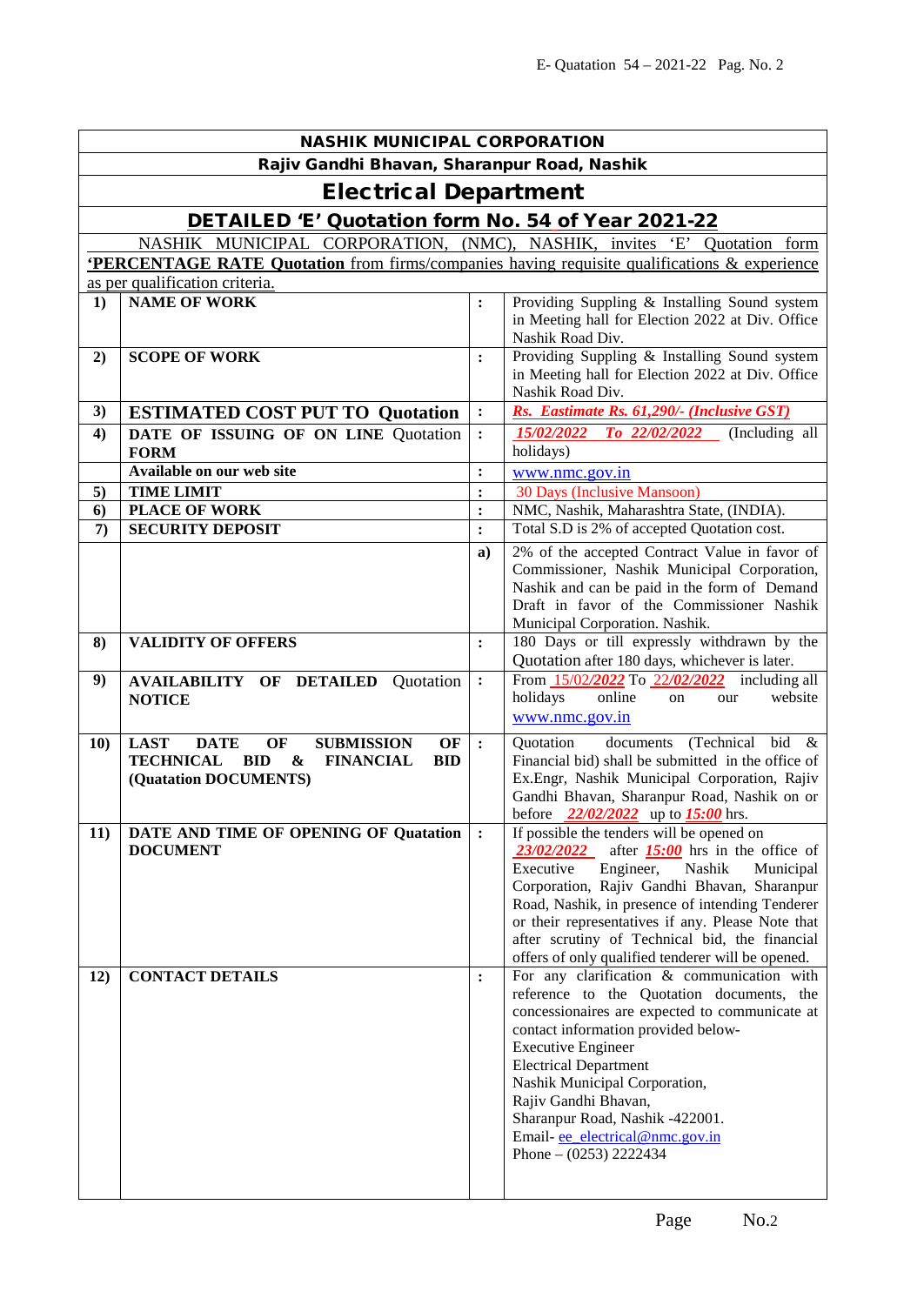| 13)          | TENDERER TO INFORM HIMSELF FULLY:-                                                                                                                                                 |  |  |  |
|--------------|------------------------------------------------------------------------------------------------------------------------------------------------------------------------------------|--|--|--|
|              | The Quotation shall be deemed to have fully acquainted himself with the work $\&$ site                                                                                             |  |  |  |
|              | conditions and carefully examined the special conditions, the specifications mentioned for                                                                                         |  |  |  |
|              | the said work, and shall be deemed to have fully informed himself regarding the local                                                                                              |  |  |  |
|              | conditions and various prevailing laws at time beings.                                                                                                                             |  |  |  |
|              | The Quotation shall also be deemed to have fully acquainted with various items involved in the works                                                                               |  |  |  |
|              | and as well as deemed to have fully acquainted himself with the fact that the work is to be carried out in                                                                         |  |  |  |
|              | Nashik Municipal Corporation area. The Quotation should therefore plan his schedule of work properly so as                                                                         |  |  |  |
|              | to complete the work within stipulated time limit. Nashik Municipal Corporation will not be liable for any loss                                                                    |  |  |  |
|              | or damage sustained by the Quatation due to any reason.                                                                                                                            |  |  |  |
|              | Contractor must abide by B1 / Quatation form condition. (Attached separately)<br>$\mathbf{i}$                                                                                      |  |  |  |
|              | Contractor has to download mobile app of NMC Know our works / PMS and has to upload<br>$\mathbf{ii}$                                                                               |  |  |  |
|              | photo / Video before / during / after the work.                                                                                                                                    |  |  |  |
| 14)          | <b>DEFECT LIABILITY PERIOD (DLP):-</b>                                                                                                                                             |  |  |  |
|              | Defect liability period for the work is 12 <i>Calendar months</i> $\&$ it should be counted after satisfactory                                                                     |  |  |  |
|              | testing and commissioning of all components. And will start after issuing completion certificate from                                                                              |  |  |  |
|              | competent authority. The shall be responsible for maintaining the entire scheme including all labor, material,                                                                     |  |  |  |
|              | supervision etc. repairing, replacing the defective material used in the work at his own cost including cost of                                                                    |  |  |  |
|              | any charges during execution and testing of the scheme.                                                                                                                            |  |  |  |
| 15)          | JOINT VENTURE OR ANY TYPE OF CONSORTIUM IS NOT ALLOWED.                                                                                                                            |  |  |  |
| 16)          | METHOD OF SUBMISSION OF BOTH THE TECHNICAL BID, FINANCIAL BID & OPENING OF<br><b>OFFER: - (i.e. Quatation documents.)</b>                                                          |  |  |  |
|              |                                                                                                                                                                                    |  |  |  |
|              | The Quatation documents i.e. technical bid & financial bid both shall be uploaded only online on or before                                                                         |  |  |  |
|              | specified date & time as prescribed.                                                                                                                                               |  |  |  |
| $\mathbf{A}$ | <b>TECHNICAL BID:</b>                                                                                                                                                              |  |  |  |
|              | Technical bid shall be uploaded online on the specified web site www.nmc.gov.in All Tenderer are                                                                                   |  |  |  |
|              | requested to upload the requisite documents of Technical bid on the specified web site well in advance prior to<br>the last date of submission of bid to avoid network congestion. |  |  |  |
|              | The Quatation shall upload the scanned copies on website www.nmc.gov.in<br>document as per                                                                                         |  |  |  |
|              | conditions.                                                                                                                                                                        |  |  |  |
| 1)           | Certificate as a registered contractor in electrical category with Maharashtra PWD OR CPWD as class 'E'. Valid as on                                                               |  |  |  |
|              | date.                                                                                                                                                                              |  |  |  |
| 2)           | Valid Electrical contractor's license by Govt. of Maharashtra                                                                                                                      |  |  |  |
| 3)           | Valid PAN registration certificate.                                                                                                                                                |  |  |  |
| 4)           | Valid P.F / EPF Registration certificate.                                                                                                                                          |  |  |  |
| 5)           | Valid GST registration certificate.                                                                                                                                                |  |  |  |
| $\bf{B}$     | <b>FINANCIAL BID:</b>                                                                                                                                                              |  |  |  |
|              | The Quatation shall upload the financial bid on-line only on the specified web-site. www.nmc.gov.in                                                                                |  |  |  |
|              | well in advance prior to the last date & time of submission of financial bid to avoid network congestion./ In                                                                      |  |  |  |
|              | sealed Envelop at NMC office.                                                                                                                                                      |  |  |  |
|              | Tenderers shall quote a firm offer. Conditional offers shall not be considered and shall be treated as non-<br>responsive and thereof.                                             |  |  |  |
|              | Tenderers are requested to fill the tender carefully after noting the items and specifications. They are                                                                           |  |  |  |
|              | informed that no variation in rates etc. shall be allowed on any ground such as clerical mistake.                                                                                  |  |  |  |
|              | Misunderstanding etc. after the Quatation has been submitted.                                                                                                                      |  |  |  |
|              | The offer should be based on the scope of work given above and should be inclusive of all taxes of state                                                                           |  |  |  |
|              | and central Govt. applicable levies, duties, insurance and all other charges including traveling, lodging and                                                                      |  |  |  |
|              | boarding or any other expenses of the tenderer and other employees of the Tenderer. NMC will not bear any                                                                          |  |  |  |
|              | expenses other than the cost quoted for the work.                                                                                                                                  |  |  |  |
|              | The agreement will have to be carried out on the stamp paper. As per act prevailing Govt. order,<br>required amount of stamp paper will be purchased by the tenderer.              |  |  |  |
| $\mathbf{C}$ |                                                                                                                                                                                    |  |  |  |
|              | CONDITION FOR PAYMENT OF ADDITIONAL PERFORMANCE SECURITY                                                                                                                           |  |  |  |
|              | DEPOSIT :-                                                                                                                                                                         |  |  |  |
| 1)           | The contractor shall require to furnish the performance security deposit in the form of demand draft/                                                                              |  |  |  |
|              | FDR/ recoverable Bank Guarantee of Nationalized Bank within 8 days after opening of financial                                                                                      |  |  |  |
|              | envelope (envelope No-2)                                                                                                                                                           |  |  |  |
|              | For Example: If rate are 19% below                                                                                                                                                 |  |  |  |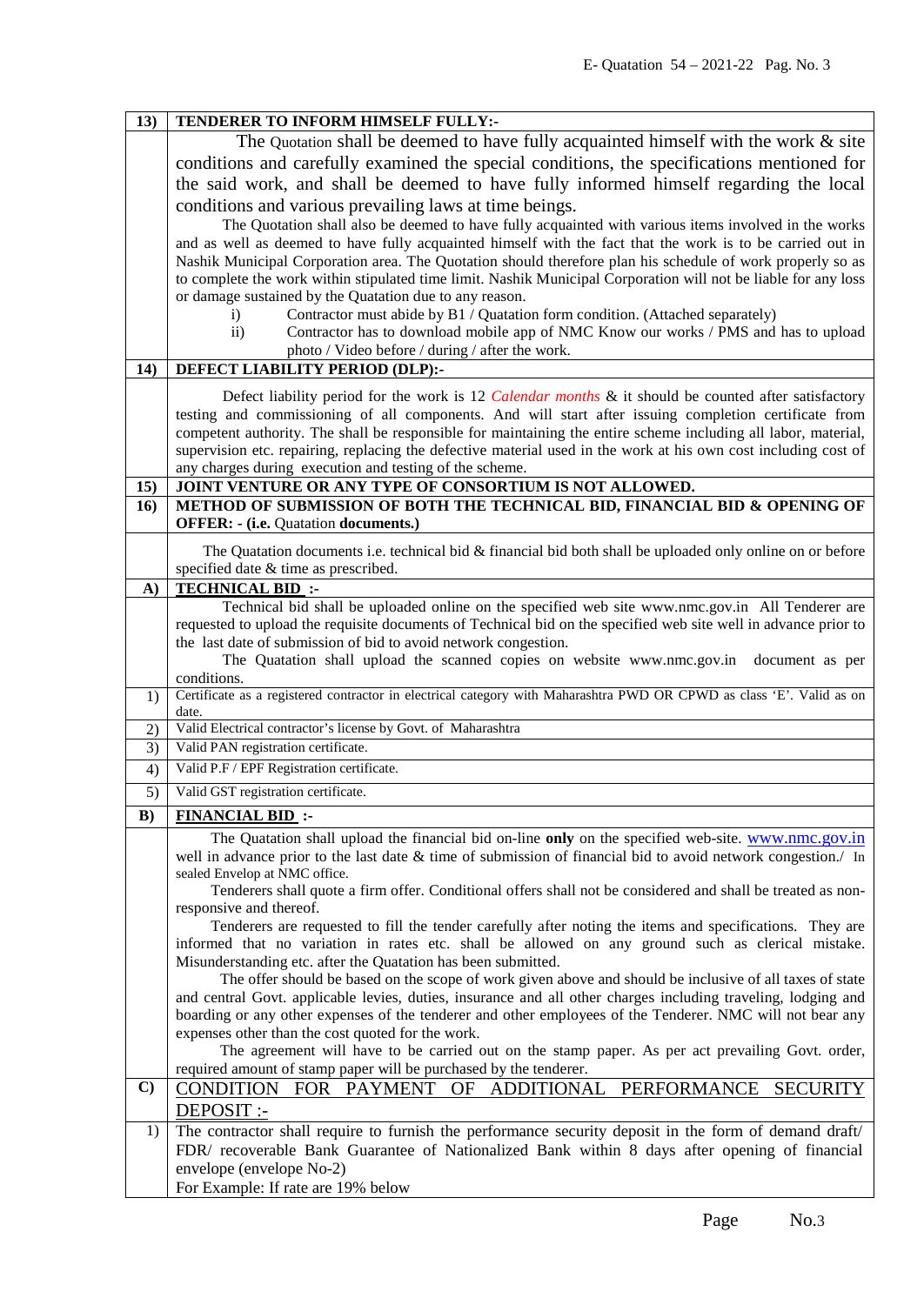|               | 1% to 10% below<br>$-1\%$                                                                                                                                                 |  |  |
|---------------|---------------------------------------------------------------------------------------------------------------------------------------------------------------------------|--|--|
|               | Up to below 15%<br>- 15% - 10% = 5%                                                                                                                                       |  |  |
|               | $(19\% - 15\% = 4\%)$<br>$-4\% \text{ X } 2 = 8\%$                                                                                                                        |  |  |
|               | Total PSD $(1+5+8) = 14\%$                                                                                                                                                |  |  |
| 2)            | Additional Performance security of the successful bidder shall be returned immediately upon satisfactory                                                                  |  |  |
|               | completion of work, the certificate of which shall be issued by the EE before releasing the additional security.                                                          |  |  |
| 3)            | If the lowest bidder offer is more than 10% below the estimated cost of the tender, tender calling                                                                        |  |  |
|               | authority should be call for the written explanation from this bidder with respect to the planning of execution                                                           |  |  |
|               | of work as the rate quoted by him. Tender calling authority should assure himself about the feasibility of                                                                |  |  |
|               | planning submitted by the bidder with respect to the quoted rates.                                                                                                        |  |  |
| D)            | <b>OPENING OF OFFER:-</b>                                                                                                                                                 |  |  |
|               | Tenders will be opened in the office of Executive Engineer (NMC) as mentioned above                                                                                       |  |  |
| $\mathbf{i}$  | <b>Technical bid:</b> If possible technical bid will be opened to verify its contents as per requirement on specified                                                     |  |  |
|               | date & time. If the various documents do not meet the requirements of the Tender, Tenderer will be                                                                        |  |  |
|               | disqualified, However if the Executive Engineer feels that the Tenderer may be asked to submit the requisite                                                              |  |  |
|               | document within a stipulated time frame at the discretion of opening authority and if the Tenderer fails to                                                               |  |  |
|               | submit those documents within the stipulated time frame then a note will be recorded accordingly by the                                                                   |  |  |
|               | opening authority and the said Tenderer's offer will not be considered for further action.                                                                                |  |  |
| $\mathbf{ii}$ | Financial Bid: If possible this bid shall be opened on date & time specified of the qualified Tenderer                                                                    |  |  |
|               | only if contents of Technical bid are found acceptable.<br>The tendered rate in form B-1 of the tender as percentage above / below the estimated rates put to the tender  |  |  |
|               | the amount shall then be read out.                                                                                                                                        |  |  |
| iii)          | NMC is not responsible if due to any reason, tender documents are not uploaded on the last date of                                                                        |  |  |
|               | submission. To avoid network congestion proper care should be taken and may upload tender well in advance                                                                 |  |  |
|               | before last date & time of submission.                                                                                                                                    |  |  |
| iv)           | Tenderer and his authorized representative shall remain present with original documents during opening of                                                                 |  |  |
|               | Financial bid.                                                                                                                                                            |  |  |
| 17)           | <b>GENERAL CONDITIONS:-</b>                                                                                                                                               |  |  |
| a)            | <b>APPROVALS:-</b>                                                                                                                                                        |  |  |
|               | i)All work shall be carried out as per the specification contained in the standard specification published by                                                             |  |  |
|               | public works and housing department, Govt. of Maharashtra. In case of the discrepancy decision of the                                                                     |  |  |
|               | Engineer-In-Charge will be Final.                                                                                                                                         |  |  |
|               | ii) All test of pole, Earthing, cable shall be done as per specification in the presence of representative of NMC                                                         |  |  |
|               | & NMC approved third party inspection at Bidder own cost                                                                                                                  |  |  |
| b)            | <b>INSURANCE:-</b>                                                                                                                                                        |  |  |
|               | Successful Contractor shall take out necessary Insurance Policy / Policies so as to provide adequate insurance                                                            |  |  |
|               | cover for executive of the awarded contract work from the " Directorate of insurance, Maharashtra state                                                                   |  |  |
|               | Mumbai" only. It's Postal address for correspondence is 264, MHADA, First Floor, Opp. Kalanagar, Bandra                                                                   |  |  |
|               | (East), Mumbai-400051. (Telephone nos. 6438690/6438746, Fax no.6438461).                                                                                                  |  |  |
|               | If the contractor fails to take insurance policy as above within 15 days from the date of work order, 1%                                                                  |  |  |
|               | amount will be deducted from bill.<br>PAYMENT:-                                                                                                                           |  |  |
| $\bf c)$      | i) Contractor shall submit his bills on his own printed form. The manner of preparation of bills should                                                                   |  |  |
|               | be according to the routine official procedure.                                                                                                                           |  |  |
|               | ii) Payment will be released as per availability of funds and no interest or claim will be paid on account                                                                |  |  |
|               | of delayed payment.                                                                                                                                                       |  |  |
|               | iii) S.D. will be released after defect liability period.                                                                                                                 |  |  |
| d)            | <b>REJECTION OF OFFER:-</b>                                                                                                                                               |  |  |
|               | The Commissioner, Nashik Municipal Corporation, Nashik reserves the right to reject any or all offers without                                                             |  |  |
|               | assigning any reason thereof.                                                                                                                                             |  |  |
|               | <b>PROGRESS OF WORK:-</b>                                                                                                                                                 |  |  |
| $\mathbf{e})$ | The contractor should take site survey within of $0(T0)$ to $3(T1)$ days. The contractor must start work within $0$                                                       |  |  |
|               | (T0) to 7 (T2) days and should finish the work within period of 30 to 60 days i.e. $(T2 + 30)$ to 60 days) as per                                                         |  |  |
|               | site requirement.                                                                                                                                                         |  |  |
| f             | <b>COMPENSATION &amp; DELAY</b> (Clause 2 of B1/B2 Tender condition applies here):-                                                                                       |  |  |
|               | i) Compensation & Delay will be levied on the delayed of work within time limit, the penalty will be charged                                                              |  |  |
|               | as per given below                                                                                                                                                        |  |  |
|               | from 1 <sup>st</sup> day of work order to $\frac{1}{4}$ <sup>th</sup> period of work order. = nil                                                                         |  |  |
|               | after $\frac{1}{4}$ <sup>th</sup> period of W.O. to $\frac{1}{2}$ <sup>th</sup> period of work order.=0.025 % of tender amount per day. after $\frac{1}{2}$ <sup>th</sup> |  |  |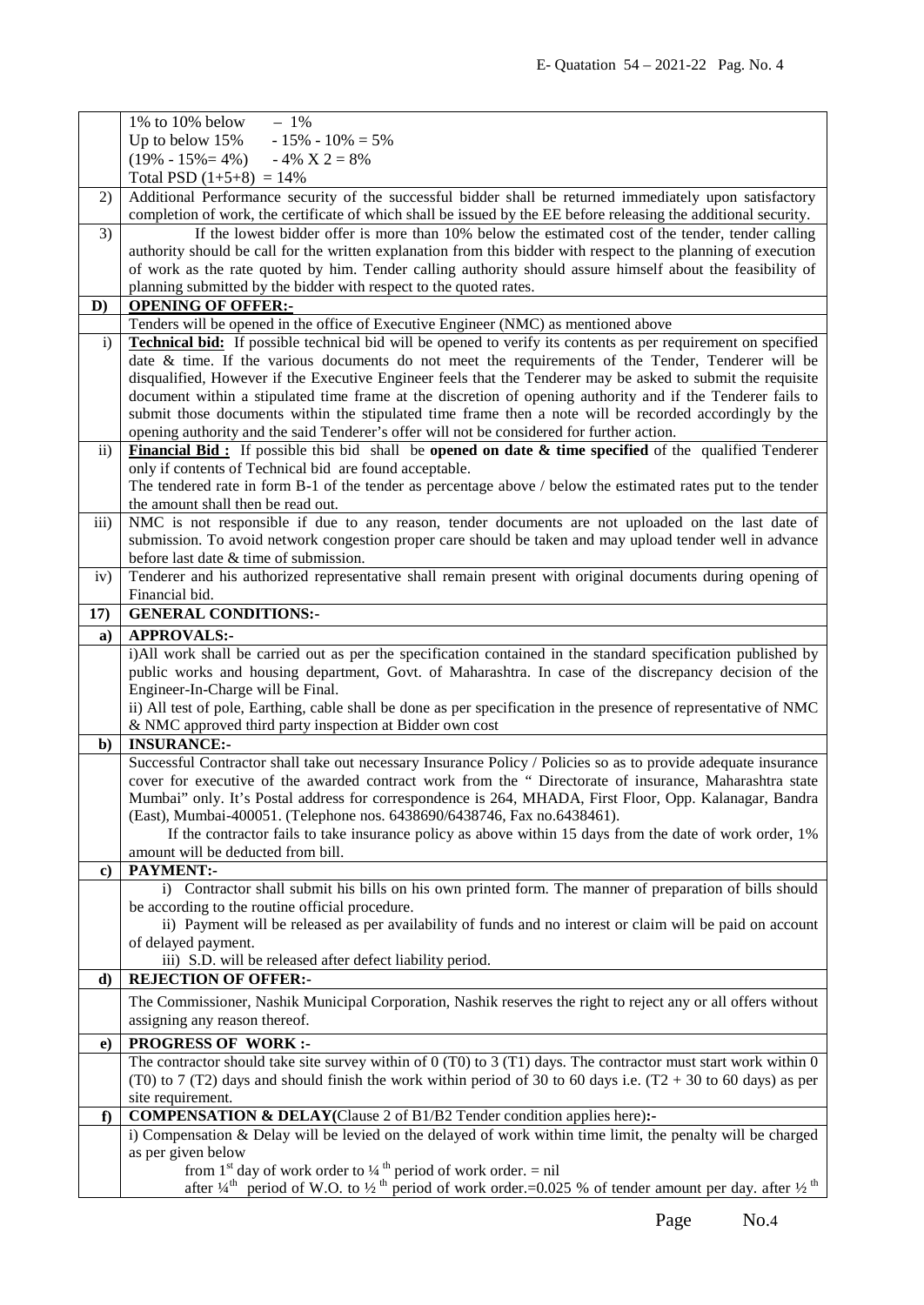|              | period of W.O. to $\frac{3}{4}$ <sup>th</sup> period of work order.=0.05 % of tender amount per day. after $\frac{3}{4}$ <sup>th</sup> period of<br>W.O. to last day of work order.=0.075 % of tender amount per day. After last date of W.O to till the                                                                                                                                                                                                                                                                                                                                                                                                                                                                             |                                     |  |
|--------------|--------------------------------------------------------------------------------------------------------------------------------------------------------------------------------------------------------------------------------------------------------------------------------------------------------------------------------------------------------------------------------------------------------------------------------------------------------------------------------------------------------------------------------------------------------------------------------------------------------------------------------------------------------------------------------------------------------------------------------------|-------------------------------------|--|
|              | completion day of work. 0.1% of tender amount per day.                                                                                                                                                                                                                                                                                                                                                                                                                                                                                                                                                                                                                                                                               |                                     |  |
|              | ii) If the material used for work is found of inferior quality or not as per specifications, the tenderer shall<br>replace the fitting within 7 days from date of intimation at the cost $\&$ risk of the tenderer, failing which Earnest<br>Money Deposit & Contract Deposit of the Contractor shall be forfeited $\&$ the tenderer shall be liable for penal<br>action, including blacklisting etc. In addition to this for failure, the Earnest Money Deposit & contract<br>deposit, or any fines is imposed by the Municipal Commissioner, the same shall be payable by the tenderer<br>immediately on demand failing which the same shall be recovered from other dues to the tenderer from the<br><b>Municipal Corporation</b> |                                     |  |
| $\mathbf{g}$ | <b>BLACKLISTING:-</b>                                                                                                                                                                                                                                                                                                                                                                                                                                                                                                                                                                                                                                                                                                                |                                     |  |
|              | i) Forged document are submitted or<br>If it becomes responsive on the basis of submission of bogus certificate.<br>$\rm ii)$<br>iii) In case of non supply of equipment /accessories or supply of substandard quality or supply of equipment /<br>accessories found to have been previously used or having reconditioned part.<br>The successful bidder will have to pay initial deposit 5 % amount of the total cost of his bid as<br>iv)<br>security deposit shall paid in the treasury of N.M.C. within 10 days from the date of communication of<br>acceptance of his offer. Failing which the EMD will be also forfeited at the risk $\&$ cost of the tenderer.                                                                |                                     |  |
| h)           | <b>DISPUTE:-</b>                                                                                                                                                                                                                                                                                                                                                                                                                                                                                                                                                                                                                                                                                                                     |                                     |  |
|              | The Commissioner, Nashik Municipal Corporation is the sole arbitrator for this work & contract.                                                                                                                                                                                                                                                                                                                                                                                                                                                                                                                                                                                                                                      |                                     |  |
| $\mathbf{i}$ | <b>ACKNOWLEDGING COMMUNICATIONS:-</b>                                                                                                                                                                                                                                                                                                                                                                                                                                                                                                                                                                                                                                                                                                |                                     |  |
|              | Every Communication from the Executive Engineer (Ele.) Nashik Municipal Corporation of Nashik to the<br>tenderer should be acknowledging by the tenderer with the signature of authorized person and with official<br>rubber stamp of the tenderer.                                                                                                                                                                                                                                                                                                                                                                                                                                                                                  |                                     |  |
| j)           | <b>JURISDICTION OF COURTS NASHIK ONLY:-</b>                                                                                                                                                                                                                                                                                                                                                                                                                                                                                                                                                                                                                                                                                          |                                     |  |
| $\bf k)$     | <b>TAXES AND DUTIES:-</b>                                                                                                                                                                                                                                                                                                                                                                                                                                                                                                                                                                                                                                                                                                            |                                     |  |
|              | The rates quoted by the tenderer should inclusive of all duties, levies taxes including GST.                                                                                                                                                                                                                                                                                                                                                                                                                                                                                                                                                                                                                                         |                                     |  |
| $\bf{D}$     | <b>FORCE MAJEURE CLAUSE:-</b>                                                                                                                                                                                                                                                                                                                                                                                                                                                                                                                                                                                                                                                                                                        |                                     |  |
|              | It is at desecration of NMC authority to imposed force majeure clause and thereof.                                                                                                                                                                                                                                                                                                                                                                                                                                                                                                                                                                                                                                                   |                                     |  |
|              |                                                                                                                                                                                                                                                                                                                                                                                                                                                                                                                                                                                                                                                                                                                                      |                                     |  |
|              |                                                                                                                                                                                                                                                                                                                                                                                                                                                                                                                                                                                                                                                                                                                                      | <b>Executive Engineer</b>           |  |
|              | Signature and Stamp                                                                                                                                                                                                                                                                                                                                                                                                                                                                                                                                                                                                                                                                                                                  | <b>Electrical Department</b>        |  |
|              | Of Contractor                                                                                                                                                                                                                                                                                                                                                                                                                                                                                                                                                                                                                                                                                                                        | <b>Nashik Municipal Corporation</b> |  |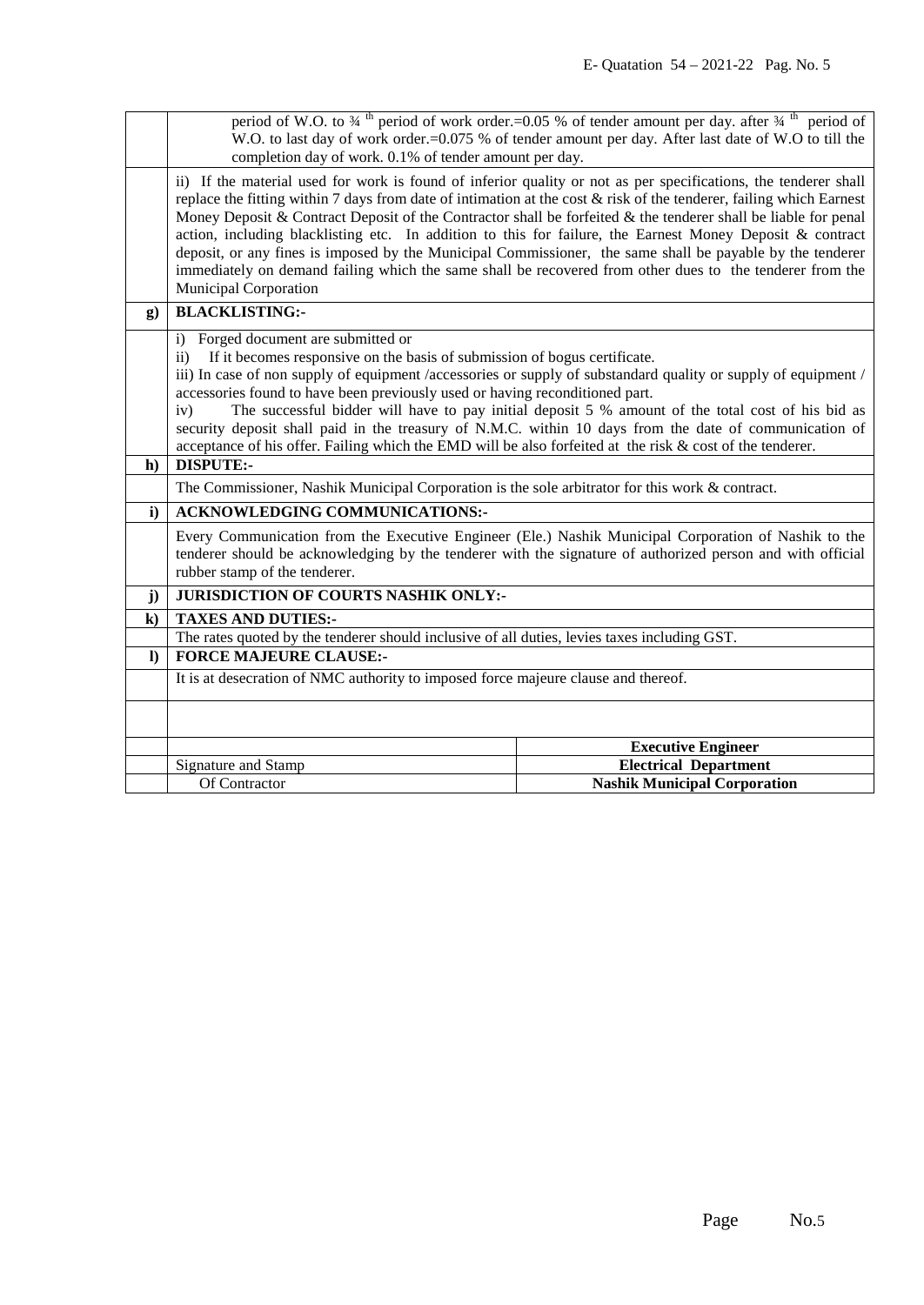## NASHIK MUNICIPAL CORPORATION ELECTRICAL DEPARTMENT

'E' Quotation form No. 54 (2021-22)

Name of work:- Providing Suppling & Installing Sound system in Meeting hall for Election 2022 at Div. Office Nashik Road Div.

Estimate Cost put Rs.61290/- Time limit :- 30 Days

|              | SCHEDULE 'B' OF B-1 'E' QUOTATION FORM                                                                                                                                                                                                 |                |            |       |      |       |
|--------------|----------------------------------------------------------------------------------------------------------------------------------------------------------------------------------------------------------------------------------------|----------------|------------|-------|------|-------|
| Sr.<br>No    | Description                                                                                                                                                                                                                            | Qty            |            | Rate  | Per  | Total |
| $\mathbf{1}$ | $13-9-1$<br>Supplying,<br>erecting,<br>testing<br>and<br>commissioning amplifier 120 W for<br>public address system suitable to operate<br>on 230 Volts A.C. / 12 Volts D.C. supply<br>complete as per specification no. FF-<br>PA/AFR | $\mathbf{1}$   | <b>Nos</b> | 17142 | Each | 17142 |
| 2            | 13-9-2<br>erecting,<br>Supplying,<br>testing<br>and<br>commissioning sound column 15 Watts<br>specification<br>complete<br>as per<br>no.<br><b>FF</b> □PA/SOC                                                                          | 4              | <b>Nos</b> | 2606  | Each | 10424 |
| 3            | $13-9-3$<br>Supplying,<br>erecting,<br>testing<br>and<br>commissioning microphone complete as<br>per specification no. FF-PA/MIC                                                                                                       | $\overline{2}$ | <b>Nos</b> | 4969  | Each | 9938  |
| 4            | $13 - 9 - 4$<br>erecting,<br>testing<br>Supplying,<br>and<br>commissioning stand for microphone<br>complete                                                                                                                            | 1              | <b>Nos</b> | 1765  | Each | 1765  |
| 5            | $13-9-5$<br>Supplying,<br>erecting,<br>testing<br>and<br>commissioning<br>table<br>stand<br>for<br>microphone complete.                                                                                                                | 1              | <b>Nos</b> | 1108  | Each | 1108  |
| 6            | $13-9-6$<br>Supplying,<br>erecting,<br>testing<br>and<br>commissioning of $2$<br>shielded<br>core<br>microphone cable complete<br>as<br>per<br>specification no. FF-PA/MCC                                                             | 10             | Mtr        | 136   | Mtr  | 1360  |
| $\tau$       | $3-9-10$ (New)<br>erecting,<br>Supplying,<br>testing<br>and<br>commissioning of 1.5 sq mm speaker wire<br>complete                                                                                                                     | 60             | Mtr        | 65    | Mtr  | 3900  |
| 8            | $1 - 2 - 11$<br>Supplying and erecting PVC trunking<br>(PVC casing-neapping) of size 32 mm<br>with accessories on wall/ceiling as per<br>specification No: WG-MA/CON.                                                                  | 55             | Mtr        | 45    | Mtr  | 2475  |
| 9            | $1 - 6 - 3$<br>Supplying $\&$ erecting mains with $2x2.5$<br>sq.mm. and earth wire 1.5 sq.mm FR PVC<br>copper wire, in HMS PVC conduit min.<br>20mm dia, as per specification No: WG-<br>MA/PC.                                        | 10             | Mtr        | 133   | Mtr  | 1330  |
| 10           | $1 - 8 - 1$<br>Supplying and erecting ISI mark modular<br>type switch 6A / 10A duly erected on<br>provided plate and box with wiring<br>connections complete.                                                                          | 3              | <b>Nos</b> | 70    | Each | 210   |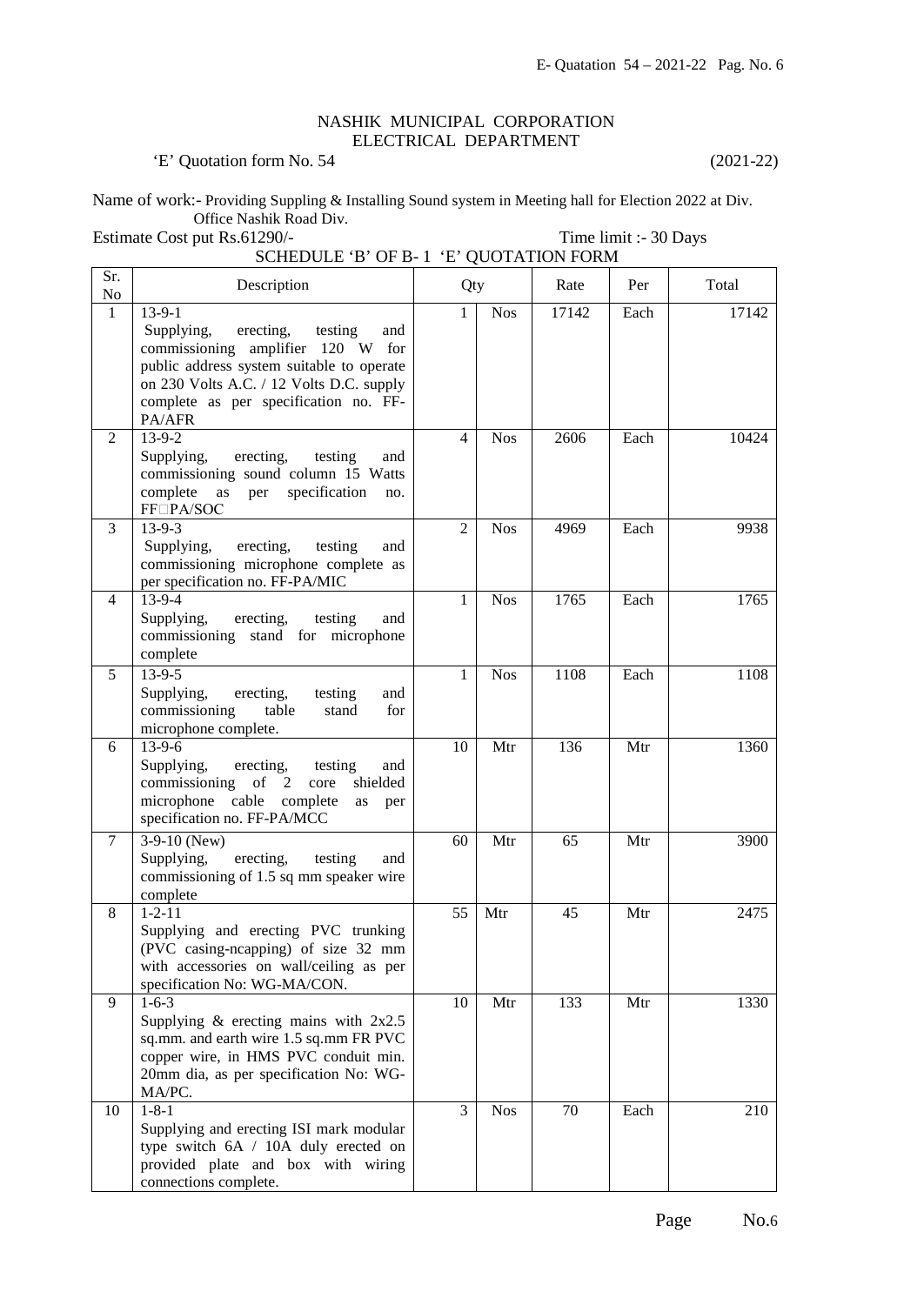| Sr.<br>N <sub>o</sub> | Description                                                                                                                                                                                               | Qty                      |            | Rate | Per   | Total |
|-----------------------|-----------------------------------------------------------------------------------------------------------------------------------------------------------------------------------------------------------|--------------------------|------------|------|-------|-------|
| 11                    | $1 - 8 - 10$<br>Supplying and erecting ISI mark modular<br>type 3 pin 6A multi sockets with safety<br>shutter, duly erected on provided plate<br>wiring<br>connections<br>box<br>with<br>and<br>complete. | 3                        | <b>Nos</b> | 113  | Each  | 339   |
| 12                    | $1 - 8 - 6$<br>Supplying and erecting ISI mark modular<br>type switch $16 / 20$ A with indicator, duly<br>erected on provided plate and box with<br>wiring connections complete                           | 1                        | <b>Nos</b> | 134  | Each  | 134   |
| 13                    | $1 - 8 - 11$<br>Supplying and erecting ISI mark modular<br>type 3 pin 6 / 16A multi socket with<br>safety shutter, duly erected on provided<br>plate and box with wiring connections<br>complete.         | 1                        | <b>Nos</b> | 166  | Each  | 166   |
| 14                    | $1 - 8 - 32$<br>Supplying and erecting PVC Surface<br>modular switch box with double mounting<br>plate for 12 modules duly erected.                                                                       | $\overline{\phantom{0}}$ | <b>Nos</b> | 330  | Each  | 1650  |
| Total                 |                                                                                                                                                                                                           |                          |            |      | 51941 |       |
|                       | GST (12%)                                                                                                                                                                                                 |                          |            |      | 9349  |       |
|                       | <b>Total Amount</b><br>61290                                                                                                                                                                              |                          |            |      |       |       |

**I** /We are hereby agreed to exeute the above work at  $\%$  above / below (In words **……..……… ……………………………… perecent ) the estimated rates.** 

Signature & stamp of Contractor

 Executive Engineer (Ele.) Nashik Municipal Corporation,